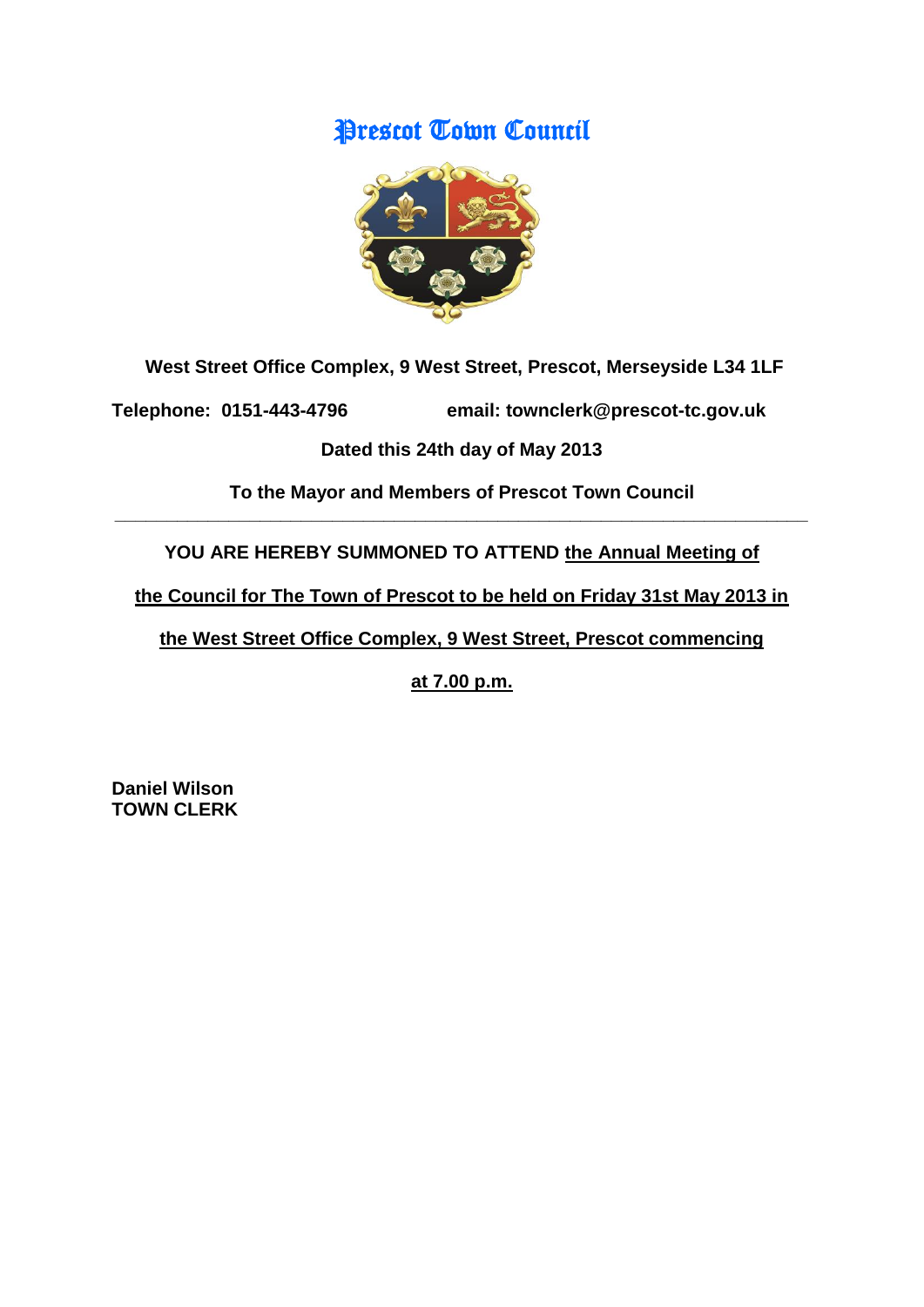# **A G E N D A**

#### **1. ELECTION OF TOWN MAYOR FOR THE MUNICIPAL YEAR 2013/14**

To receive nominations:

### **2. MAYORS DECLARATION OF ACCEPTANCE OF OFFICE**

#### **3. TO RECEIVE APOLOGIES**

#### **4. DECLARATIONS OF INTEREST**

*In accordance with Standing Order 54, members are invited to indicate any interests they may have in relation to items on the agenda for the meeting.*

#### **5. VOTE OF THANKS TO THE RETIRING TOWN MAYOR**

To receive:

- a) vote of thanks in recognition of the retiring Town Mayor;
- b) response from the retiring Town Mayor.

#### **6. ELECTION OF DEPUTY MAYOR FOR THE MUNICIPAL YEAR 2013/14**

To receive nominations:

# **7. DEPUTY MAYORS DECLARATION OF ACCEPTANCE OF OFFICE**

# **8. ANNOUNCEMENTS FROM THE COUNCIL LEADER**

To receive announcements from the Leader of the Town Council.

# **FOR INFORMATION AND TO RECEIVE QUESTIONS FROM MEMBERS**

# **9. ANNOUNCEMENTS FROM THE TOWN CLERK**

To receive announcements from the Town Clerk.

# **FOR INFORMATION AND TO RECEIVE QUESTIONS FROM MEMBERS**

#### **10. STANDING ORDERS (2013/14) Pages 4-19**

To **APPROVE** amendments to the Town Council Standing Orders.